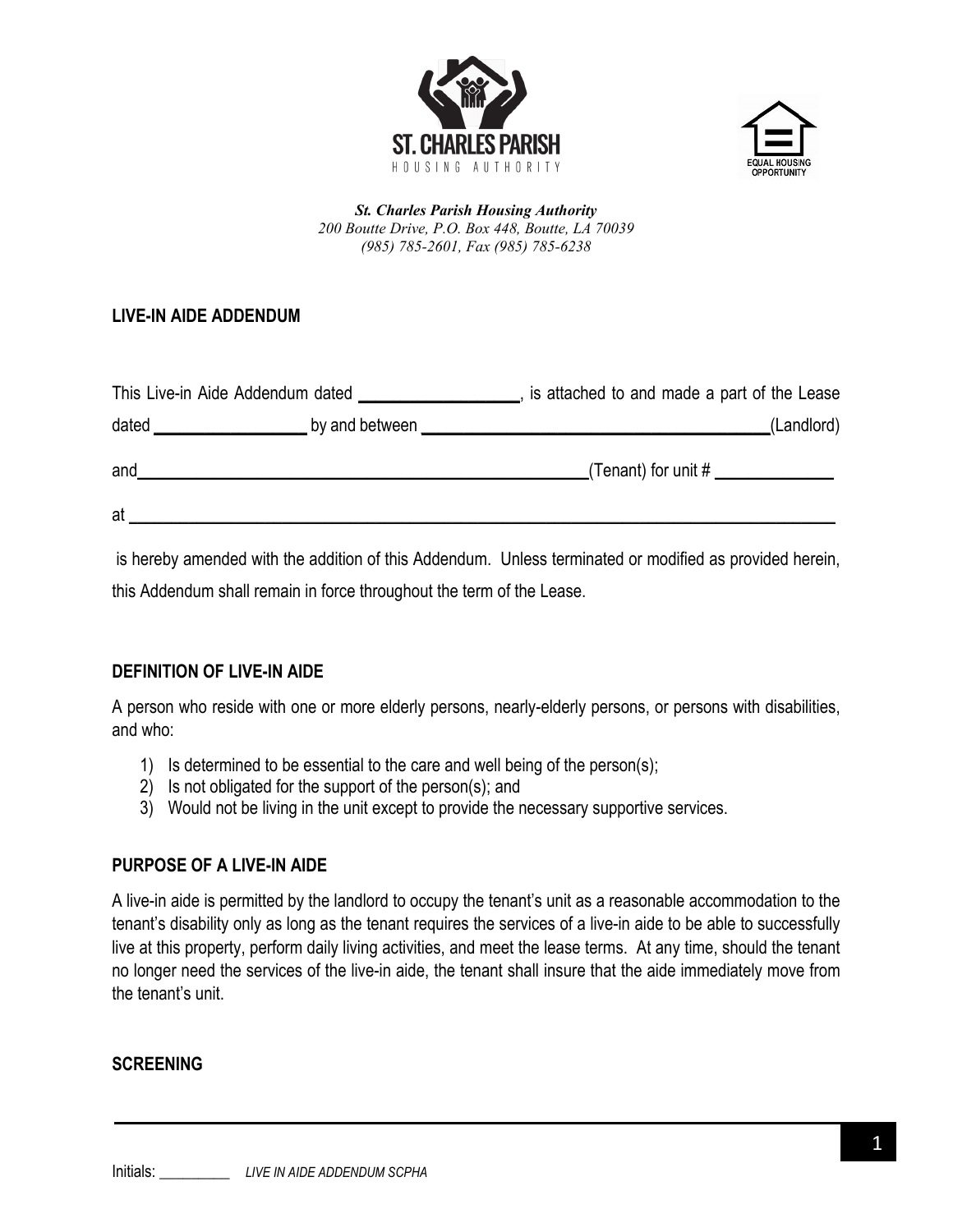



The tenant and the proposed live-in aide agree to provide the landlord with all information necessary for the landlord to screen the live-in aide to determine whether the aide meets HUD's and the landlord's occupancy criteria. To be permitted to occupy the unit, the live-in aide must complete and sign a Live-in Aide Addendum.

## **LIVE-IN AIDE HAS NO RIGHTS OF OCCUPANCY**

The live-in aide qualifies for occupancy only as long as the tenant needs supportive services and remains a tenant. The live-in aide has no rights to occupancy, even if the live-in aide is a family member of the tenant, and may not qualify for continued occupancy as a remaining family member.

### **TENANT'S LEGAL AND FINANCIAL RESPONSIBILITY**

As the tenant and the employer of the live-in aide who will occupy these premises, the tenant has the following legal and financial duties:

- a) Tenant agrees to indemnify, defend and hold landlord harmless from and against any and all claims, actions, suites, judgments, and demands brought by any other party on account of or in connection with any activity or damage caused by the live-in aide.
- b) Tenant will insure that the live-in aide abides by all lease terms and with Landlord's rules and regulations. If tenant learns of violations by the live-in aide, the tenant will immediately terminate the services of the live-in aide and remove the live-in aide from the premises.
- c) Tenant understands that the live-in aide is considered a guest of the tenant and as such, the tenant is responsible for the actions of the live-in aide while on the premises. The live-in aide's violations of the lease terms and landlord's rules and regulations could result in the termination of the tenant's lease.

### **TENANT'S ABSENCE FROM THE UNIT**

Because the live-in aide occupies the unit only to provide services to the tenant, if the tenant is absent from the unit for more than one week (7 days and/or nights), the live-in aide will vacate the tenant's unit and shall not occupy the unit until the tenant returns.

# **RECERTIFICATION OF THE TENANT'S NEED FOR THE LIVE-IN AIDE**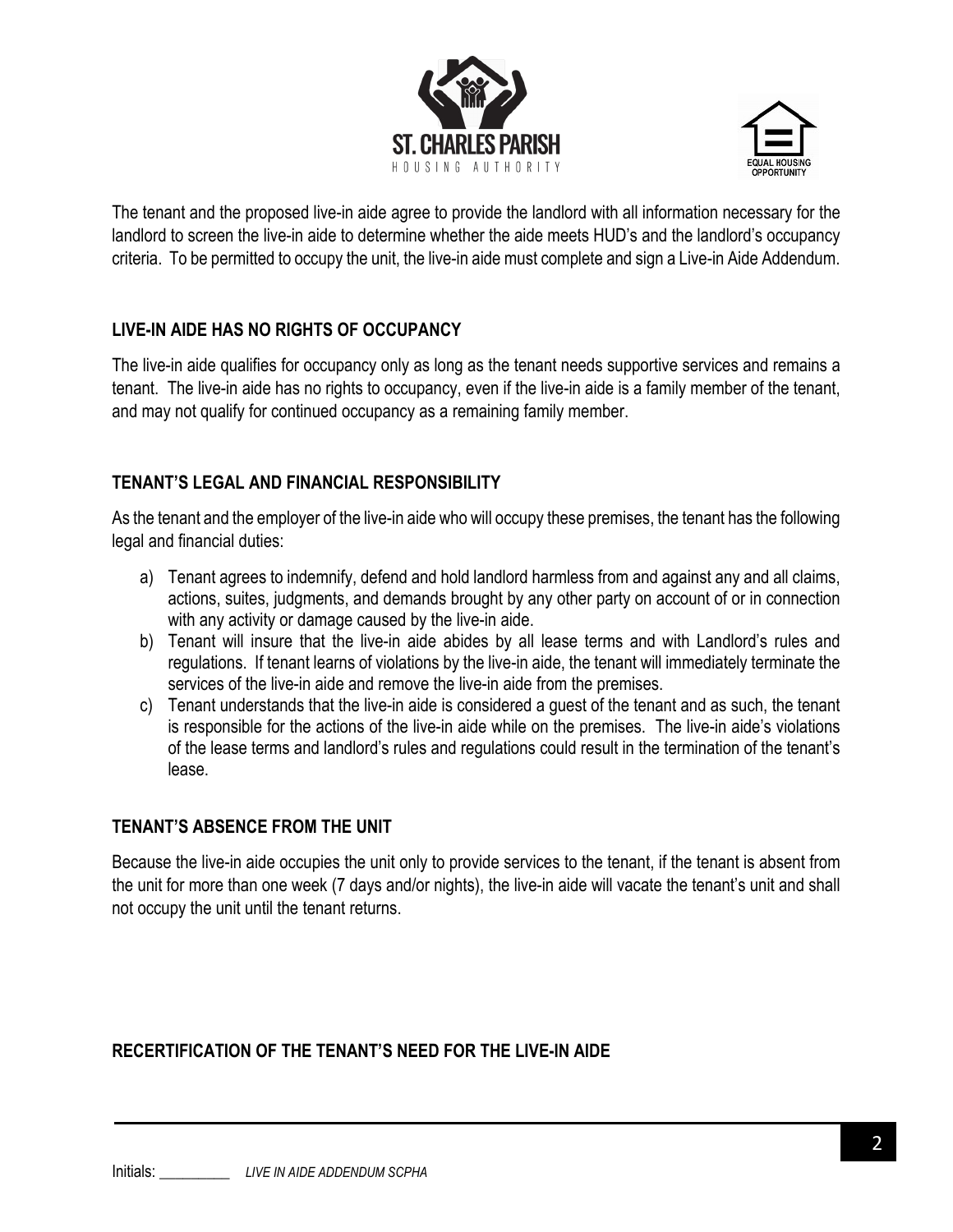



The landlord has the right to periodically recertify the tenant's need for the continued occupancy by the livein aide. Upon request, the tenant agrees to provide landlord with any information necessary to confirm his/her continued need of the services of the live-in aide.

### **POLICY CHANGES**

Management reserves the right to alter or amend any of the above stated policies. In the event of a Live-In Aide Policy change, management will provide thirty (30) days notice to the tenant of the proposed change(s), and whenever appropriate will provide the tenant with a revised Live-In Aide Addendum to sign.

This addendum is incorporated into the Lease Agreement and the tenant agrees to abide by each and all such rules. Failure to comply may allow the landlord to terminate the Lease Agreement as provided by the State's landlord/tenant laws.

Tenant has read this Live-In Aide Agreement and agrees to comply with the terms of the Agreement and such rules and regulations as may be reasonably adopted from time to time by the landlord.

\_\_\_\_\_\_\_\_\_\_\_\_\_\_\_\_\_\_\_\_\_\_\_\_\_\_\_\_\_\_\_\_\_\_\_\_\_\_\_\_\_\_\_ \_\_\_\_\_\_\_\_\_\_\_\_\_\_\_\_\_\_\_\_\_\_\_\_\_\_\_\_\_\_\_\_

\_\_\_\_\_\_\_\_\_\_\_\_\_\_\_\_\_\_\_\_\_\_\_\_\_\_\_\_\_\_\_\_\_\_\_\_\_\_\_\_\_\_\_ \_\_\_\_\_\_\_\_\_\_\_\_\_\_\_\_\_\_\_\_\_\_\_\_\_\_\_\_\_\_\_\_

### **SIGNATURES**

(Tenant) (Date Signed)

(Tenant) (Date Signed)